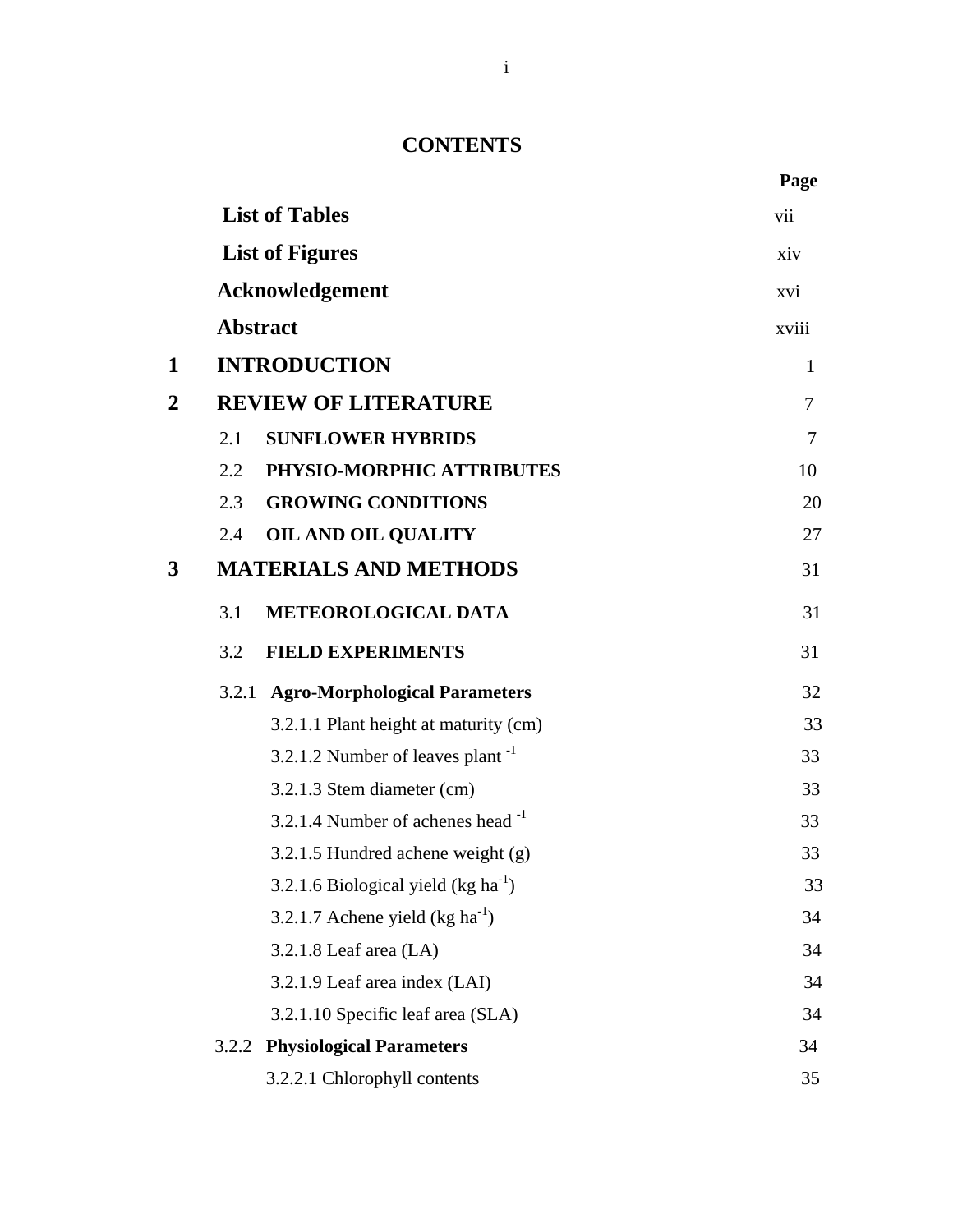|   |     | 3.2.2.2 Stomatal conductance $(g_s)$                  | 35 |
|---|-----|-------------------------------------------------------|----|
|   |     | 3.2.2.3 Stomatal resistance $(r_s)$                   | 36 |
|   |     | 3.2.2.4 Photosynthetic rate (A)                       | 36 |
|   |     | 3.2.2.5 Transpiration rate (E)                        | 36 |
|   |     | 3.2.2.6 Relative water contents (RWC)                 | 36 |
|   |     | 3.2.2.7 Crop growth rate (CGR)                        | 37 |
|   |     | 3.2.2.8 Net assimilation rate (NAR)                   | 37 |
|   |     | <b>3.2.3 Seed Quality Parameters</b>                  | 38 |
|   |     | 3.2.3.1 Oil content (%)                               | 38 |
|   |     | 3.2.3.2 Fatty acid profile (%)                        | 38 |
|   |     | 3.2.3.3 Protein content $(\%)$                        | 39 |
|   |     | 3.2.4 Statistical analysis                            | 39 |
| 4 |     | <b>RESULTS AND DISCUSSION</b>                         | 41 |
|   | 4.1 | MORPHOLOGICAL PARAMETERS                              | 41 |
|   |     | 4.1.1 Plant Height                                    | 41 |
|   |     | 4.1.2 Number of Leaves                                | 43 |
|   |     | 4.1.3 Number of Achenes Head -1                       | 44 |
|   |     | 4.1.4 Hundred Achene Weight (g)                       | 47 |
|   |     | 4.1.5 Stem Diameter (cm)                              | 47 |
|   |     | 4.1.6 Biological Yield ( $kg \text{ ha}^{-1}$ )       | 50 |
|   |     | 4.1.7 Achene Yield $(kg ha^{-1})$                     | 51 |
|   |     | 4.1.8 Leaf Area at Different Crop Growth Stages       | 54 |
|   |     | 4.1.8.1 Leaf area at 10 days after emergence          | 54 |
|   |     | 4.1.8.2 Leaf area at 20 days after emergence          | 56 |
|   |     | 4.1.8.3 Leaf area at 30 days after emergence          | 56 |
|   |     | 4.1.8.4 Leaf area at 40 days after emergence          | 57 |
|   |     | 4.1.8.5 Leaf area at 50 days after emergence          | 59 |
|   |     | 4.1.8.6 Leaf area at 60 days after emergence          | 60 |
|   |     | 4.1.9 Leaf Area Index at Different Crop Growth Stages | 63 |
|   |     | 4.1.9.1 Leaf area index at 10 days after emergence    | 63 |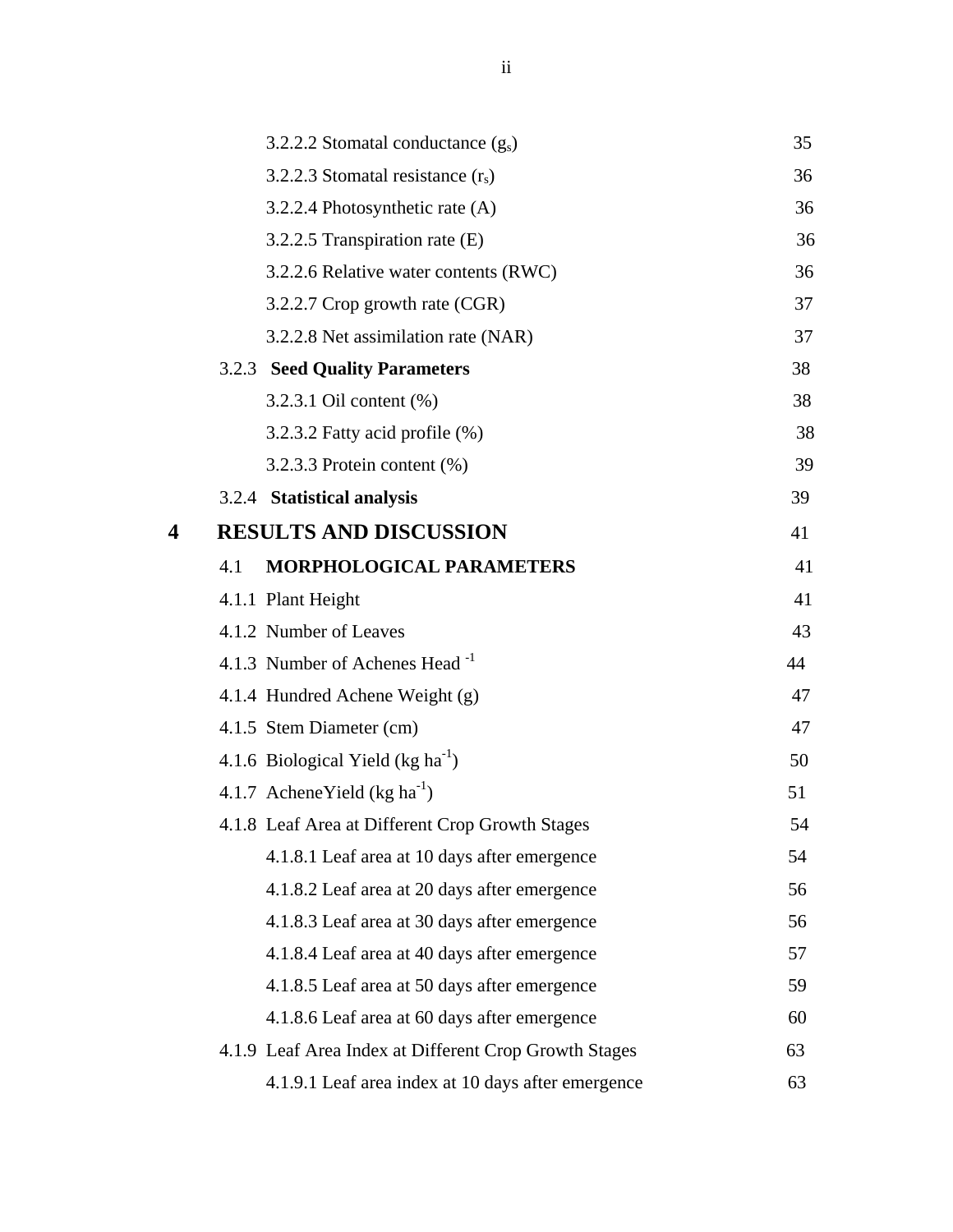| 4.1.9.2 Leaf area index at 20 days after emergence         | 64 |
|------------------------------------------------------------|----|
| 4.1.9.3 Leaf area index at 30 days after emergence         | 64 |
| 4.1.9.4 Leaf area index at 40 days after emergence         | 66 |
| 4.1.9.5 Leaf area index at 50 days after emergence         | 68 |
| 4.1.9.6 Leaf area index at 60 days after emergence         | 68 |
| 4.1.10 Specific Leaf Area at Different Crop Growth Stages  | 72 |
| 4.1.10.1 Specific leaf area at 10 days after emergence     | 72 |
| 4.1.10.2 Specific leaf area at 20 days after emergence     | 73 |
| 4.1.10.3 Specific leaf area at 30 days after emergence     | 73 |
| 4.1.10.4 Specific leaf area at 40 days after emergence     | 75 |
| 4.1.10.5 Specific leaf area at 50 days after emergence     | 75 |
| 4.1.10.6 Specific leaf area at 60 days after emergence     | 77 |
|                                                            |    |
| PHYSIOLOGICAL PARAMETERS<br>4.2                            | 79 |
| 4.2.1 Chlorophyll Contents at Different Crop Growth Stages | 79 |
| 4.2.1.1 Chlorophyll contents at 10 days after emergence    | 81 |
| 4.2.1.2 Chlorophyll contents at 20 days after emergence    | 82 |
| 4.2.1.3 Chlorophyll contents at 30 days after emergence    | 83 |
| 4.2.1.4 Chlorophyll contents at 40 days after emergence    | 85 |
| 4.2.1.5 Chlorophyll contents at 50 days after emergence    | 85 |
| 4.2.1.6 Chlorophyll contents at 60 days after emergence    | 86 |
| 4.2.2 Stomatal Conductance at Different Crop Growth Stages | 90 |
| 4.2.2.1 Stomatal conductance at 10 days after emergence    | 90 |
| 4.2.2.2 Stomatal conductance at 20 days after emergence    | 91 |
| 4.2.2.3 Stomatal conductance at 30 days after emergence    | 91 |
| 4.2.2.4 Stomatal conductance at 40 days after emergence    | 93 |
| 4.2.2.5 Stomatal conductance at 50 days after emergence    | 95 |
| 4.2.2.6 Stomatal conductance at 60 days after emergence    | 95 |
| 4.2.3 Stomatal Resistance at Different Crop Growth Stages  | 99 |
| 4.2.3.1 Stomatal resistance at 10 days after emergence     | 99 |
|                                                            |    |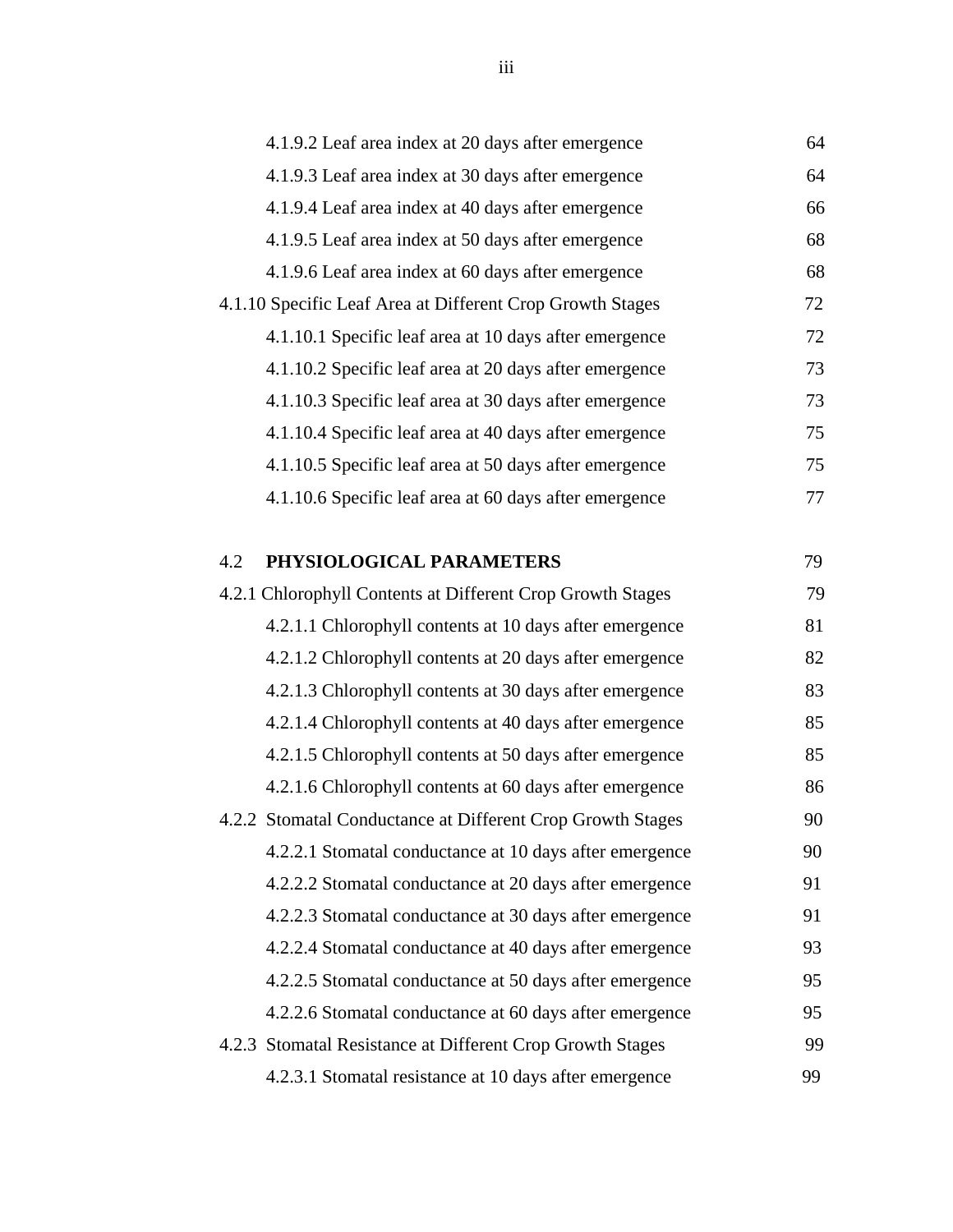| 4.2.3.2 Stomatal resistance at 20 days after emergence      | 100 |
|-------------------------------------------------------------|-----|
| 4.2.3.3 Stomatal resistance at 30 days after emergence      | 100 |
| 4.2.3.4 Stomatal resistance at 40 days after emergence      | 102 |
| 4.2.3.5 Stomatal resistance at 50 days after emergence      | 102 |
| 4.2.3.6 Stomatal resistance at 60 days after emergence      | 104 |
| 4.2.4 Photosynthetic Rate at Different Crop Growth Stages   | 107 |
| 4.2.4.1 Photosynthetic rate at 10 days after emergence      | 107 |
| 4.2.4.2 Photosynthetic rate at 20 days after emergence      | 108 |
| 4.2.4.3 Photosynthetic rate at 30 days after emergence      | 110 |
| 4.2.4.4 Photosynthetic rate at 40 days after emergence      | 111 |
| 4.2.4.5 Photosynthetic rate at 50 days after emergence      | 111 |
| 4.2.4.6 Photosynthetic rate at 60 days after emergence      | 113 |
| 4.2.5 Transpiration Rate at Different Crop Growth Stages    | 117 |
| 4.2.5.1 Transpiration rate at 10 days after emergence       | 117 |
| 4.2.5.2 Transpiration rate at 20 days after emergence       | 118 |
| 4.2.5.3 Transpiration rate at 30 days after emergence       | 118 |
| 4.2.5.4 Transpiration rate at 40 days after emergence       | 120 |
| 4.2.5.5 Transpiration rate at 50 days after emergence       | 122 |
| 4.2.5.6 Transpiration rate at 60 days after emergence       | 122 |
| 4.2.6 Relative Water Contents                               | 126 |
| 4.2.6.1 Relative water contents at pre-flowering stage      | 126 |
| 4.2.7 Crop Growth Rate at Different Crop Growth Stages      | 129 |
| 4.2.7.1 Crop growth rate at 10 days after emergence         | 129 |
| 4.2.7.2 Crop growth rate at 20 days after emergence         | 129 |
| 4.2.7.3 Crop growth rate at 30 days after emergence         | 131 |
| 4.2.7.4 Crop growth rate at 40 days after emergence         | 132 |
| 4.2.7.5 Crop growth rate at 50 days after emergence         | 134 |
| 4.2.7.6 Crop growth rate at 60 days after emergence         | 134 |
| 4.2.8 Net Assimilation Rate at Different Crop Growth Stages | 138 |
| 4.2.8.1 Net assimilation rate at 10 days after emergence    | 138 |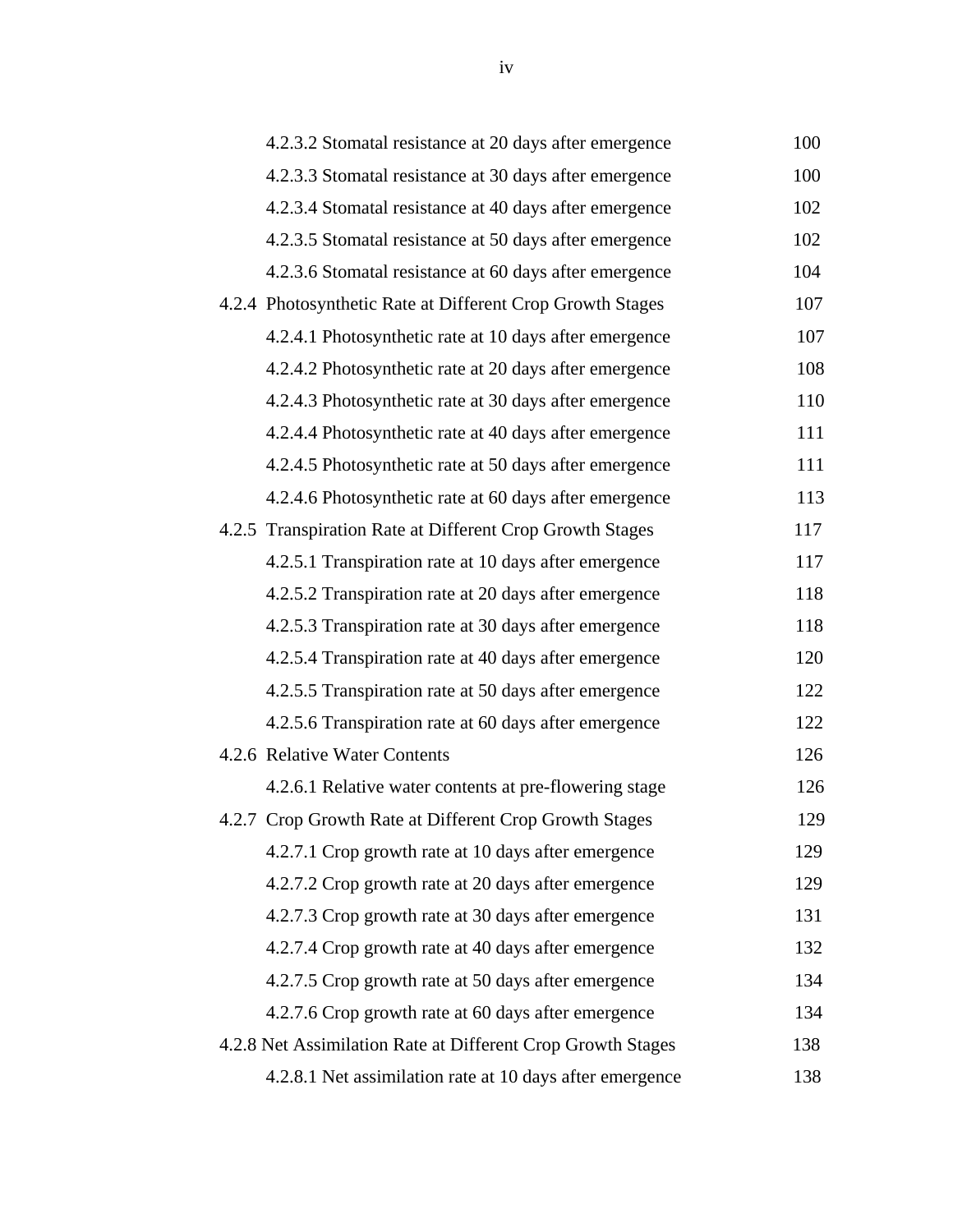| 4.2.8.2 Net assimilation rate at 20 days after emergence          | 139 |
|-------------------------------------------------------------------|-----|
| 4.2.8.3 Net assimilation rate at 30 days after emergence          | 139 |
| 4.2.8.4 Net assimilation rate at 40 days after emergence          | 141 |
| 4.2.8.5 Net assimilation rate at 50 days after emergence          | 143 |
| 4.2.8.6 Net assimilation rate at 60 days after emergence          | 143 |
| <b>ACHENE QUALITY PARAMETERS</b><br>4.3                           | 147 |
| 4.3.1 Achene Oil Content                                          | 147 |
| 4.3.2 Fatty Acid Profile                                          | 150 |
| 4.3.2.1 Oleic acid                                                | 150 |
| 4.3.2.2 Linoleic acid                                             | 153 |
| 4.3.2.3 Stearic acid                                              | 155 |
| 4.3.2.4 Palmatic acid                                             | 158 |
| 4.3.3 Protein Contents                                            | 160 |
| <b>CORRELATION</b><br>4.4                                         | 163 |
| 4.4.1 Correlation among Morphological Parameters, Achene Yield    | 163 |
| and Quality Attributes in Sunflower during Spring Season.         |     |
| 4.4.2 Correlation among Morphological Parameters, Achene Yield    | 163 |
| and Quality Attributes in Sunflower during Autumn Season.         |     |
| 4.4.3 Correlation between Weather and Morphological Parameters of | 163 |
| Sunflower during Spring Season.                                   |     |
| 4.4.4 Correlation between Weather and Morphological Parameters of | 164 |
| Sunflower during Autumn Season                                    |     |
| 4.4.5 Correlation among Physiological Parameters, Achene Yield    | 164 |
| and Quality Attributes in Sunflower during Spring Season.         |     |
| 4.4.6 Correlation among Physiological Parameters, Achene Yield    | 167 |
| and Quality Attributes in Sunflower during Autumn Season.         |     |
| 4.4.7 Correlation between Weather and Plant Parameters of         | 167 |
| Sunflower during Spring Season.                                   |     |